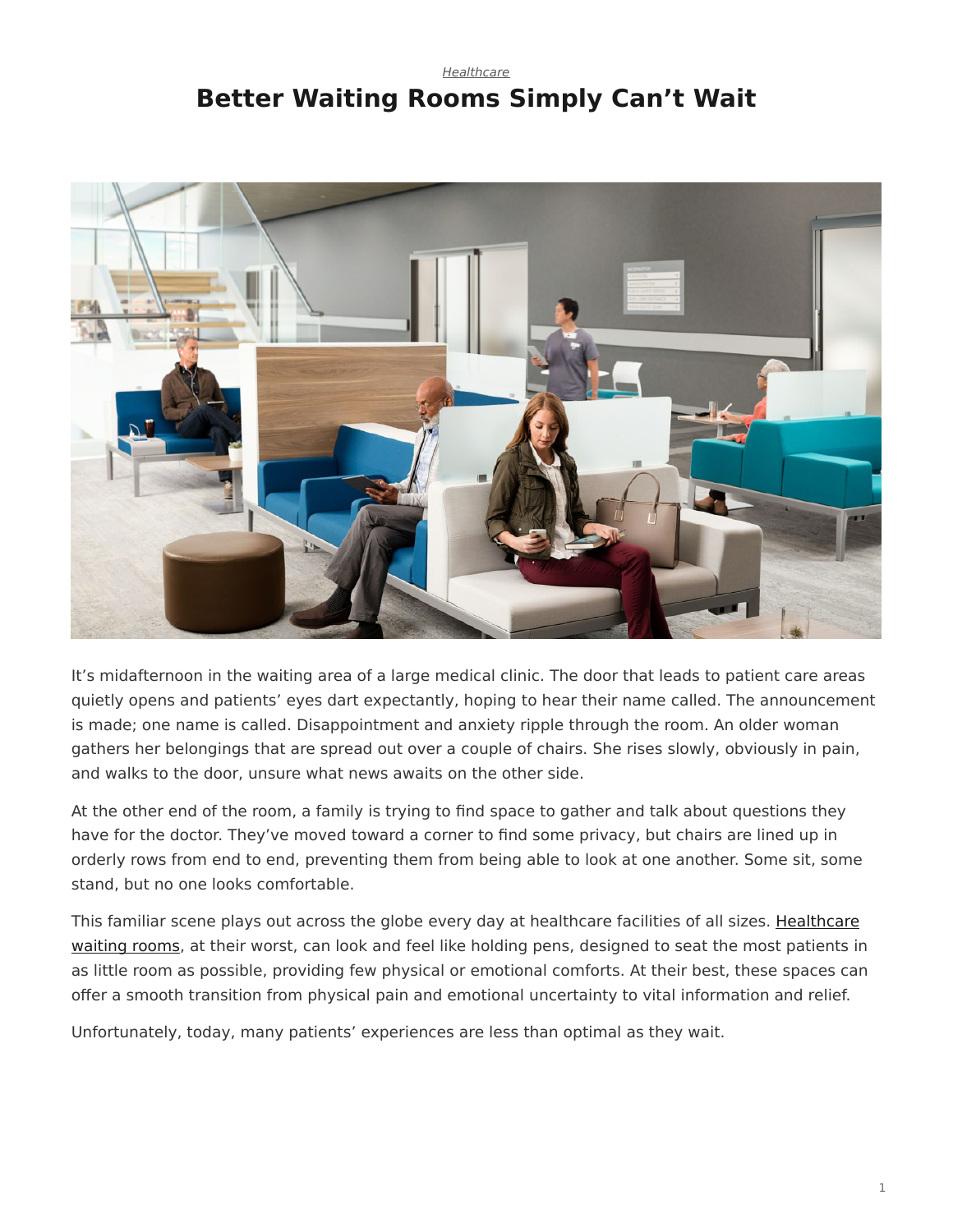Steelcase Health researchers have found that positive waiting experiences and space design are linked with the perception of quality care, a key metric for today's healthcare organizations. This insight offers practical implications: Well-designed waiting experiences that decrease stress and promote active engagement can help improve patient satisfaction scores both during waiting and subsequent care encounters. With pressure mounting to deliver more patient-centered care and better satisfaction scores, progressive healthcare organizations are already leveraging their waiting spaces as a competitive advantage, and seeing positive results.

*This is an excerpt of a story included in a new publication "Exam + Waiting Experiences Reimagined*." by *Steelcase Health. [Start here to get the full booklet.](http://info.steelcase.com/steelcase-health-special-edition-download?utm_source=Steelcase.com&utm_medium=BlogPost&utm_campaign=2016-NeoCon-Health)*

## **Get the Booklet**

In this new publication, Steelcase Health explores two key issues facing healthcare. The first is how to evolve the exam room from an outdated space to one that builds new levels of patient trust and confidence—making them active participants in their care. The second article involves the waiting room experience: turning it from a passive environment to one that actively supports our physical, technological, and emotional needs.

## **Featured Product**



**[Regard](https://www.steelcase.com/products/healthcare-seating/regard/)**